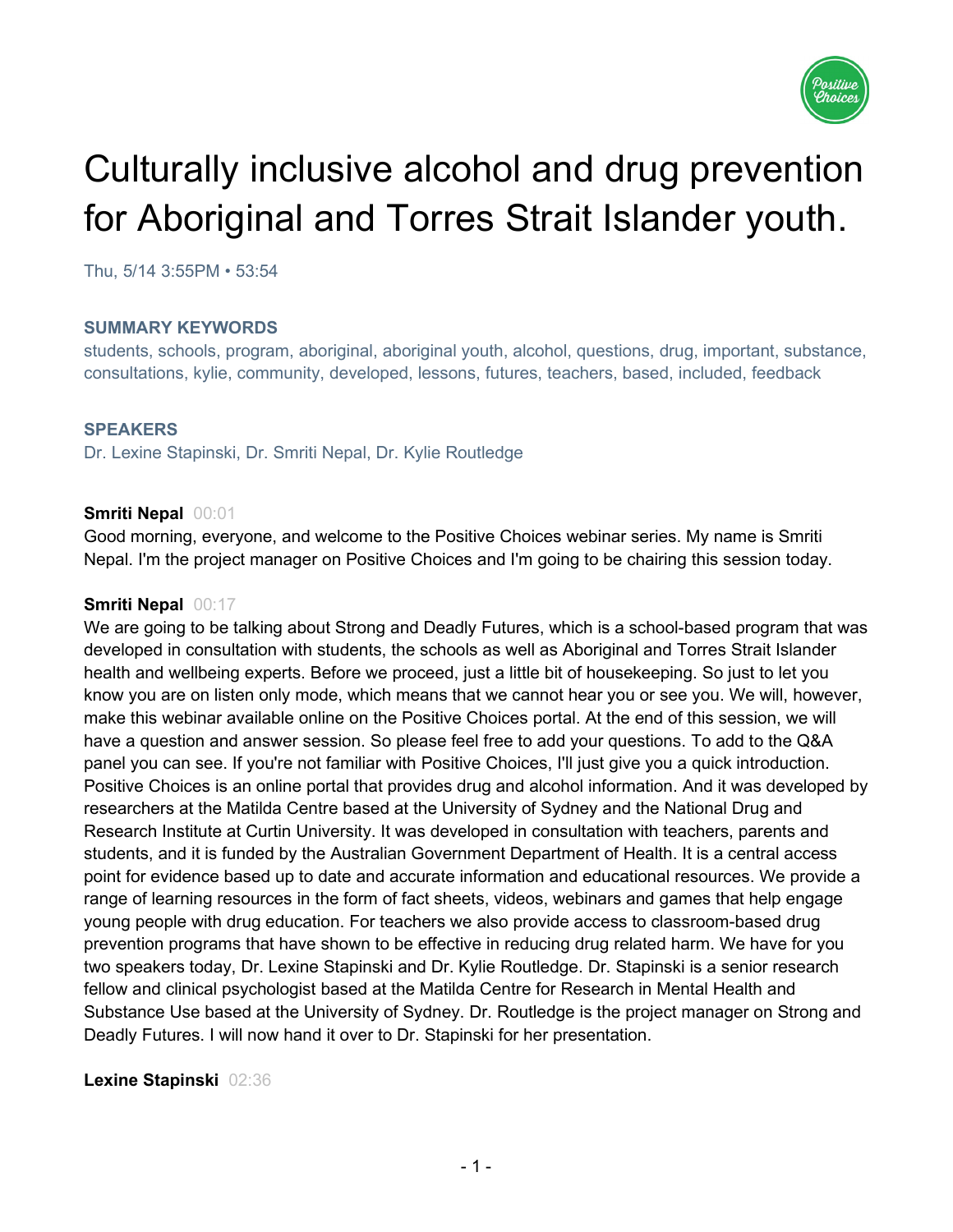

Great, thank you so much. Hopefully everyone can see that. Okay. And now, I know that we're all coming together today from different parts of the country. So, I'd like to just begin by acknowledging the traditional custodians of the country throughout Australia and make connections to land, sea and community and also we the team pays our respects to their elders past and present, and extend that respect to all Aboriginal and Torres Strait Islander people today. And what I'd also like to do is acknowledge any Aboriginal and Torres Strait Islander people joining us for the webinar today, and also those that have contributed to this project. So as members of our research team, our expert advisory group and those who have given their time to consult with us, so I'll just, that just brings me to acknowledging our partners in this project and all the people that have worked with us to make this project possible. So, I'll be telling you a bit more about these partnerships as we go on. But just to acknowledge our partner in these projects, Gilimbaa, who is a Queensland based Indigenous consultation and creative design agency, and we were also guided from the beginning by an expert advisory group. So, experts in Aboriginal health, education and prevention to whom we're very grateful. And finally, we also piloted this work with four schools in New South Wales and Queensland and you'll be hearing more about those schools of those students and teachers as we go on.

## **Lexine Stapinski** 04:10

So, what I'm going to talk to you about today is first of all, looking at the evidence, there is for schoolbased prevention programs. And we'll also talk specifically about the evidence for prevention among Aboriginal and Torres Strait Islander use. And next I'm going to talk about some of the ways that we might be able to do better at prevention of our alcohol and other drug harms among Aboriginal youth. And here I'll talk about what we've learned from the research literature as well as consultations that we've done with communities and Aboriginal leaders. And I'll also tell you about how we used this information to develop a new culturally inclusive alcohol and drug prevention program called Strong and Deadly Futures. Then I'm going to hand over to Kylie and she'll tell you about the results of a pilot trial that we ran of the program. And she'll also tell you about an opportunity for your school and your community to get involved.

# **Lexine Stapinski** 05:08

So, what does that tell us? What does the evidence tell us about whether it's worth investing in drug education and prevention programs? What we know is that research consistently shows that adolescence is a period of experimentation with substance use, and substance use tends to peak in adolescence. What we also know is that the harms related to drug and alcohol use are significant both to the individual, their families, and they the communities that are affected by it. And we also know that the younger a young person is when they start to use alcohol and other drugs, the more likely they are to have negative outcomes, such as early school dropout, poor performance at school and increased risks of problems continuing into adulthood, such as substance dependence and mental illness. And so, because of the risks associated with early substance use, the longer we can prevent substances from studying the better. In fact, for every year that we delay the onset of substance use, or alcohol use, we can reduce the risk of alcohol dependence by 10%. So that's a pretty, that's a pretty important thing to remember. And it means that if we can intervene with kids before they start using substances, then we can equip them with information and skills to help them make Positive Choices. It can have a lot of benefits then for both the individual and also for the community.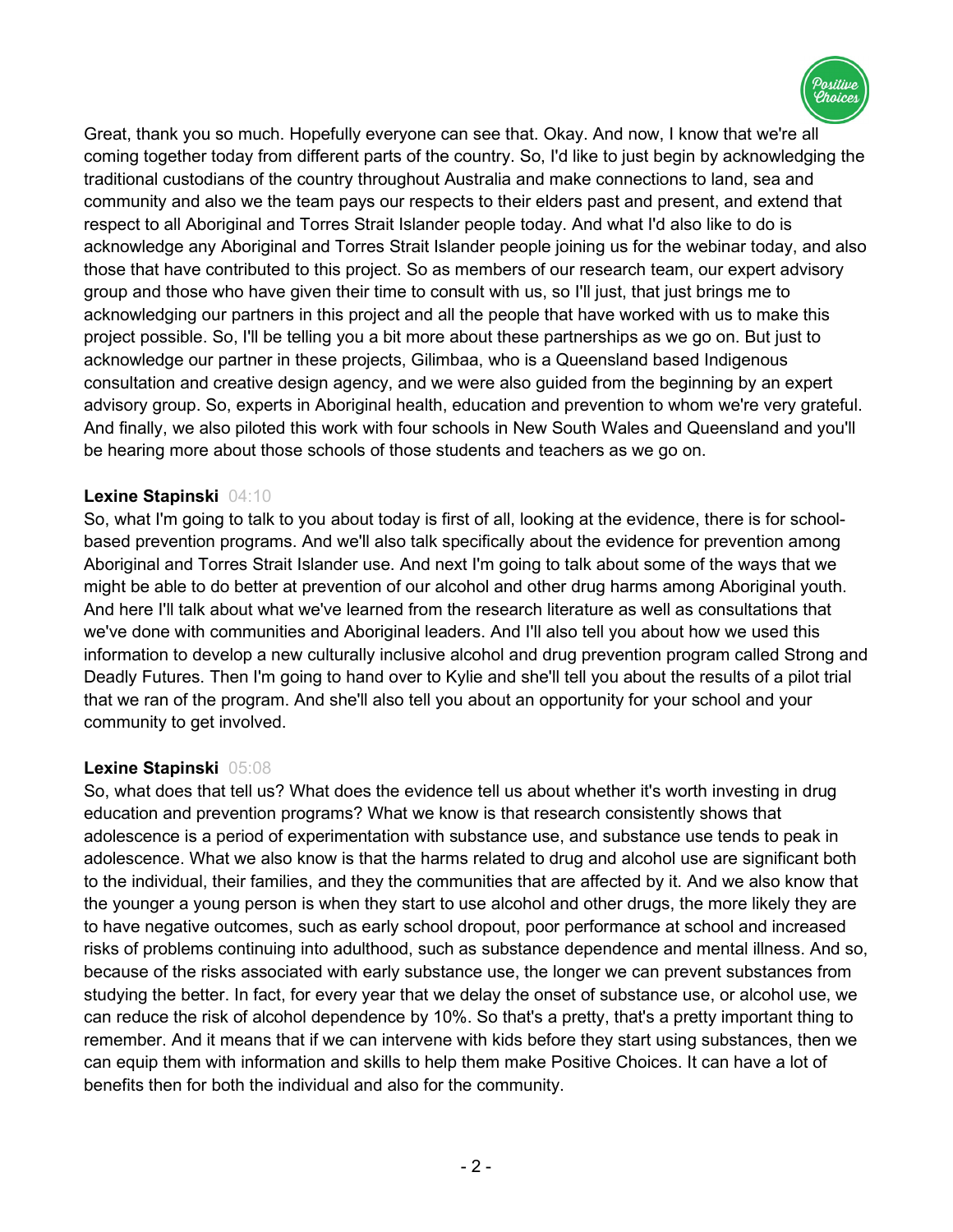

## **Lexine Stapinski** 06:42

Now in Australia, we know that colonisation, disempowerment and inequity, continue to have a significant impact on the health and wellbeing of Aboriginal and Torres Strait Islander people. And this is evident from the unacceptable gap that we see of about 10 years in life except expectancy, sorry between Aboriginal, Aboriginal and non-Indigenous Australians. And what we also see is that alcohol and drug use are a top contributor to poor health. So, for females, what we see that is that alcohol and tobacco use are among the top three causes of poor health and injury across early/late adolescence and into adulthood. And then for Aboriginal males, we see this is even more pronounced. So, with drug use, also being a top contributor, as well as alcohol and tobacco across the ages from 15 to 34. So, this data really emphasises how important it is to try and prevent these harms from occurring in the first place. If we're to improve the health of our Aboriginal and Torres Strait Islander people.

## **Lexine Stapinski** 07:54

Given this priority, we conducted a systematic review to have a look and see what programs there might be that have been established as effective for preventing alcohol and drug harms among Aboriginal youth. And we looked broadly across studies in the US, Canada, in New Zealand and Australia, in their Indigenous populations. And what we identified was 26 programs that had been evaluated. And there were 14 programs that were associated with consistently positive outcomes. So, this means that the program resulted in safer attitudes towards substances and decreased substance use. But what we what we did find is that effective programs were often programs that had been culturally adapted from an evidence-based program for the general population. So, they've taken a mainstream program, and then the community is heavily involved in adapting a program and the programs tend to include information about drug education, skill development, but also information about Indigenous culture as part of that adaptation. And of the 14 programs that we found, only three, unfortunately, were Australian. And all of these programs were quite old programs, and none of them are currently available to be implemented. So, what we see here is a gap between the importance of alcohol and drug prevention for Aboriginal youth, but also a lack of prevention programs that have shown to be effective for Aboriginal youth.

## **Lexine Stapinski** 09:41

And so, this brought us to this project, the aim of which was to address that gap by developing a culturally inclusive school-based drug and alcohol prevention program for Aboriginal and Torres Strait Islander youth and this program was called Strong and Deadly Futures.

## **Lexine Stapinski** 09:59

So, the reason that this program came about was conversations that we had with teachers and Aboriginal service providers, where we were asked when we were talking about drug prevention, about what options there were for culturally appropriate prevention for Aboriginal youth. And so, then once we received some funding to develop Strong and Deadly Futures, the starting point for the project was then some formative consultations with stakeholders and Aboriginal experts to inform the scope and the methodology for the project.

**Lexine Stapinski** 10:35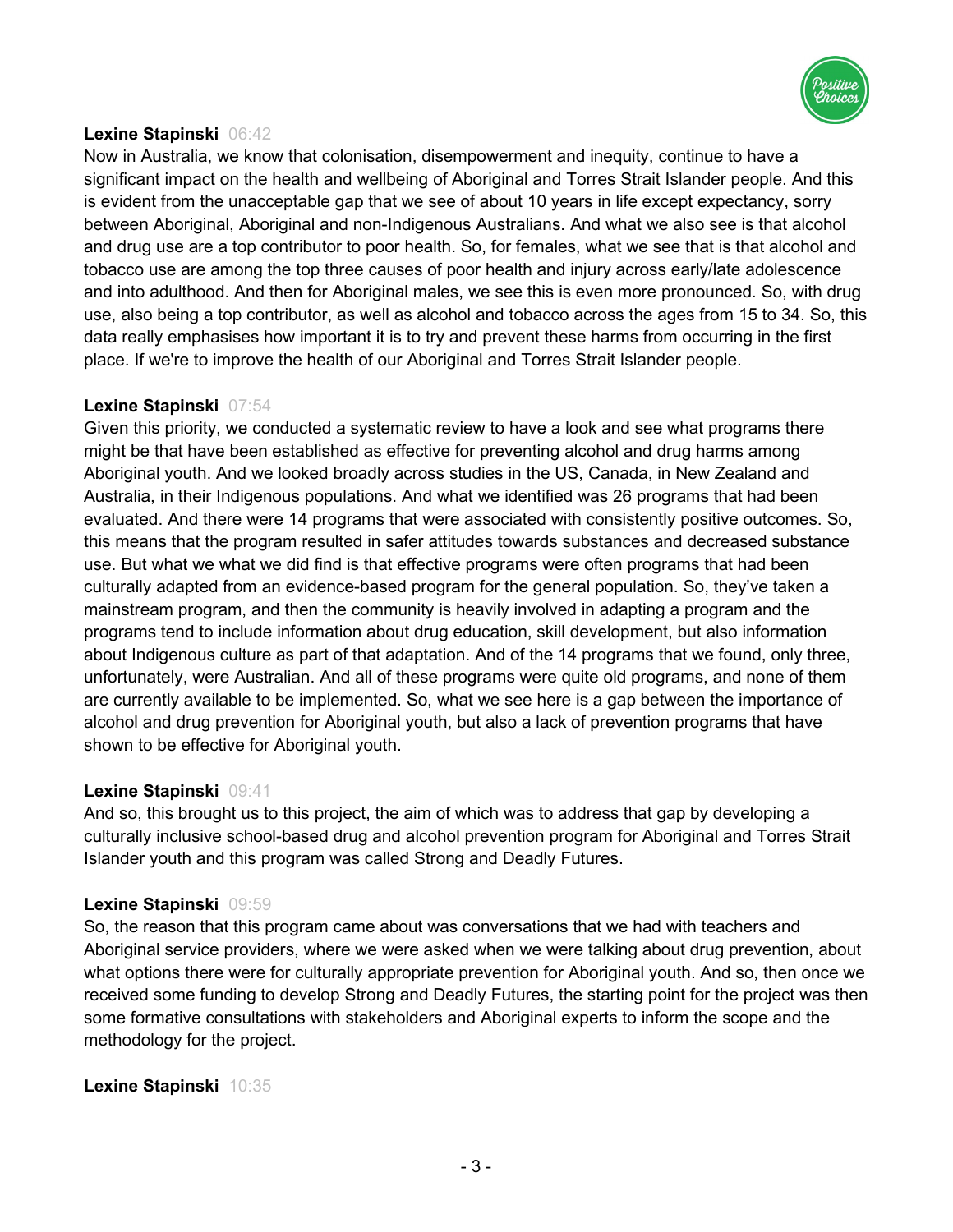

So, I'll just tell you a little bit about that formative consultation process. First of all, we spoke with 26 school staff and 16 other stakeholders which included academics and service providers and Aboriginal organisations. And we asked our consultees about the wellbeing priorities in their community and also is the key messages that should be included in a prevention program. And what they told us was that it was really important to create a program that was, that would let young people know about the negative consequences of alcohol and drug use, but also how to minimise harm and where to get help. And they told us it was really important that the program incorporated cultural identity and was really empowering. They also told us it was important that the program conveyed that alcohol and drug problems don't discriminate. They affect people from all walks of life, whether Aboriginal or non-Indigenous. And this brings us to the next question that we asked. We asked our consultees, whether the program should be specific to Aboriginal youth, or more mixed or mixed program, and really consistently the message that we received was that it was important to design a program for a culturally diverse classroom to avoid potentially stigmatising Aboriginal youth and also to reflect the reality of the classrooms in which most Aboriginal students go to school which are culturally diverse classrooms.

# **Lexine Stapinski** 12:16

So, in addition to the information that was gained from these concept consultations, which was very , informative, we also conducted a systematic review of the research literature and the grey literature to learn what has been done previously and in other countries.

## **Lexine Stapinski** 12:35

And one of the questions we asked was, what are the factors that predict protect, sorry, that protect a young person against drug and alcohol use? And so, we reviewed the literature and found 34 studies addressing this question. And most of the protective factors for Aboriginal youth aligned with those that are identified in mainstream populations so this was things like knowledge of the negative effects of alcohol and drug use, exposure to anti-drug attitudes be being more likely to stay in school, personal skills like problem solving and resilience, and also having positive role models. So, these were all found to be important. And then in addition, we also saw there was an additional factors that were that came up specifically for Aboriginal youth. So, the importance of cultural knowledge enhancement was one and also the importance of understanding or looking at the relationship with psychological wellbeing and considering the detrimental effects of intergenerational trauma. So that came out really important, really strongly in the review as being important factors for preventing alcohol and drug use.

## **Lexine Stapinski** 13:53

So, in addition to looking at these protective factors, we also looked at the elements that are part of programs, existing programs, that are most likely to be effective. So, as I told you in the beginning across post for different countries, there were 14 programs that had positive outcomes. And in those programs, what was common was that they had components such as skill development, as well as drug education. Some of the programs include included Indigenous and trained facilitators, some of them promoted health more generally, and often they included interactivities interactive activities as well as booster sessions. The effective programs were also more likely to be culturally adapted from an existing program used in the general population, as I explained before, and the community was, was actively involved in the adaptation process for the programs that were effective. So that seemed to be really important. And that it's taking an existing evidence-based program, but it's acting it with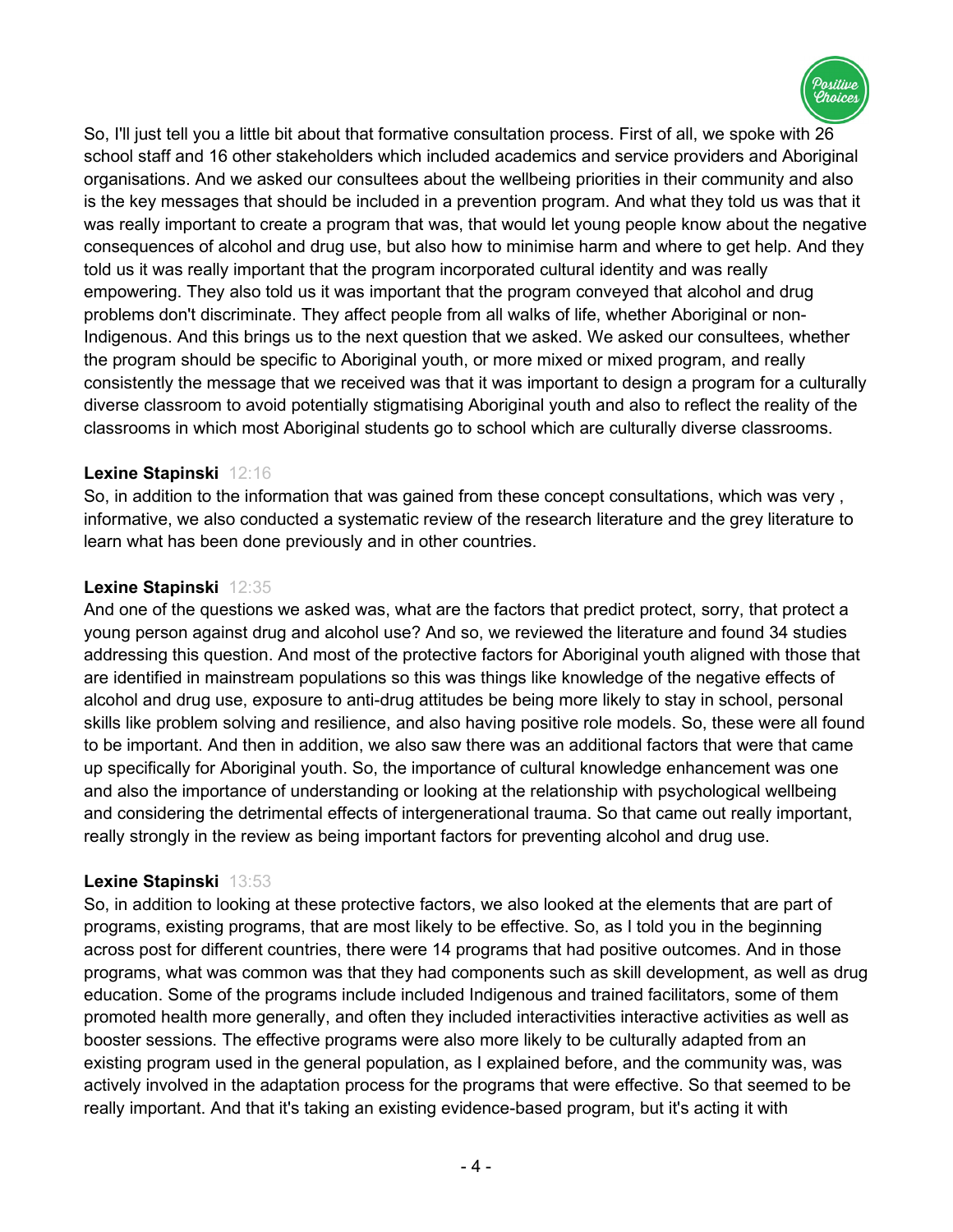

community involvement. And these programs that were effective also tended to include that information about Indigenous culture and cultural strengths.

## **Lexine Stapinski** 15:18

So, given the evidence that the programs that have been culturally adapted from mainstream programs were most effective for Aboriginal youth, we considered whether the Climate Schools program might be a suitable base for cultural adaptation. Now, for those of you that might not be familiar with this program, it's a mainstream school-based program. It's made up of six online lessons that are aligned with the health and physical education curriculum. And the core components of this program are harm minimisation, skill and skill development to empower young people to cope with social and other pressures to try alcohol and drugs. And when we looked at this program, we saw that these components align quite well with those components that have been that have been identified as effective for Aboriginal use. Now, the Climate Schools Program is also the only Australian school-based program with really strong evidence of effectiveness. So far, there's been six trials that have been conducted of this program involving 157 schools and more than 14,000 students. And the results have shown that after receiving the program, students have woops sorry. Students experience benefits such as increased knowledge of alcohol, cannabis and psycho-stimulants and their effects, decreased use of alcohol, cannabis and MDMA. And the results have even shown a sustained reduction in binge drinking for students who receive the program up to three years after they're finished receiving the program. So, showing some quite long lasting effects from something that's just implemented in six lessons in year eight. Now, the other thing about this program is the key messages are conveyed via an illustrated story. And so, when we talked to our consultees and our expert advisory group, about the possibility of adapting the Climate Schools program for Aboriginal youth, the feedback we received was that that story based nature of the program aligned really well with the traditional cultural practice of sharing knowledge via storytelling.

## **Lexine Stapinski** 17:53

So, based on our consultations and our systematic reviews, we these lead us to a model for program development that would incorporate information about substances and their effects and consequences skill development, a program that would embed cultural knowledge, language and imagery. That would be interactive, and peer led to maximise student engagement that would align with the year seven and eight health curriculum. And that would feature computerised delivery to maximise ease of use for teachers for students, but also facilitate broad reach of the program, including translation into language, and most importantly, that the program would be developed with community involvement. So that was the vision that we came to the roadmap for developing the program.

## **Lexine Stapinski** 18:52

So, to begin with development, we partnered with Gilimbaa an Indigenous creative agency as well as four schools based in Queensland and New South Wales, who worked with us to co-develop the program.

## **Lexine Stapinski** 19:08

So, the students involved in these schools were year seven and eight students, more than half of them were Aboriginal. And they were from two public and two independent schools. And to get some broader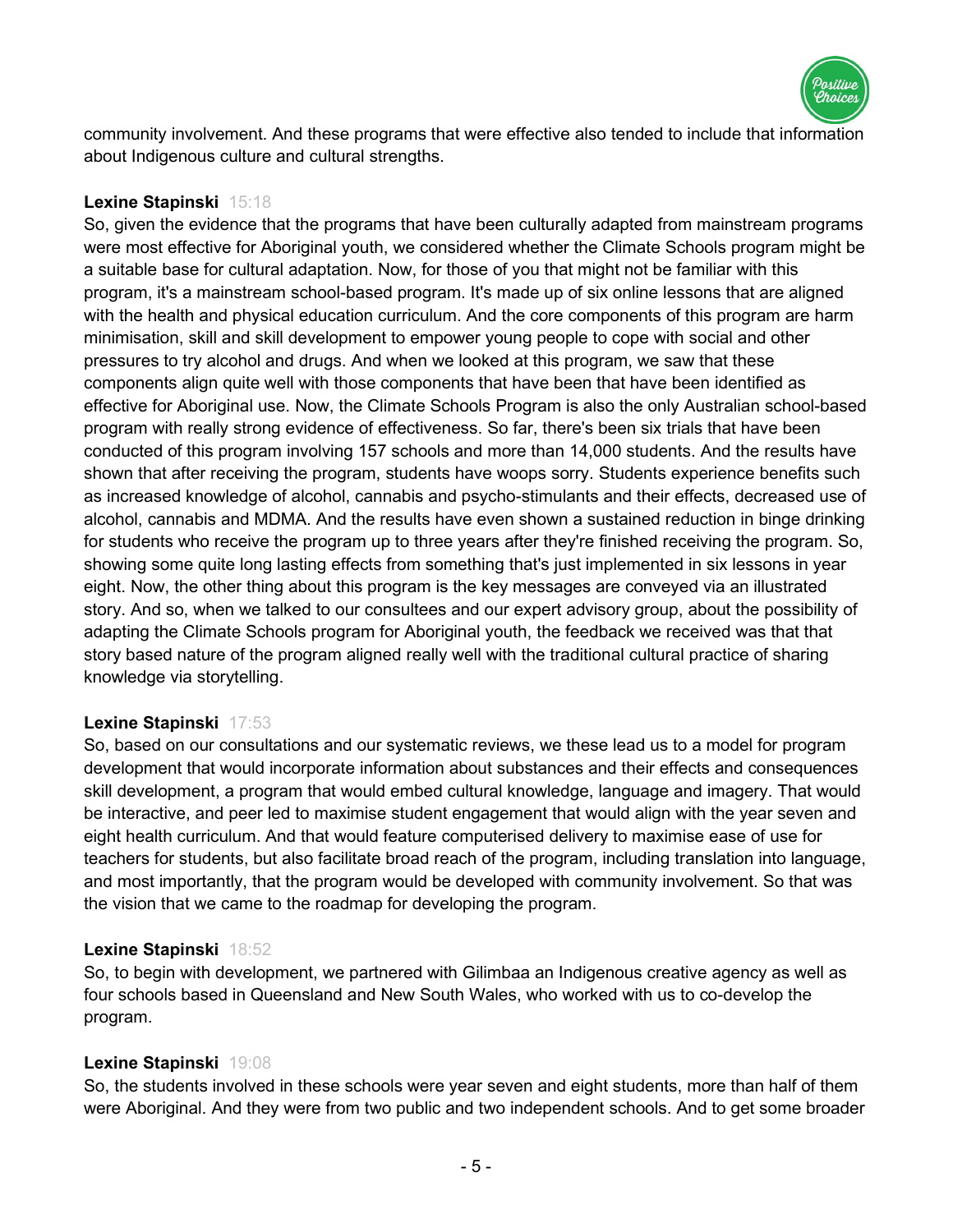

perspectives, we also conducted a national storytelling competition to elicit some stories from students around the country. And in order to get the students perspectives and stories, one of the things we what we asked them to do several things we asked them to participate in focus groups, and role plays, but also to complete a photo voice activity. And what this involves is providing each of the students with a disposable camera and asking them to take photos of positive things in their community that they could then share with the group and use as a starting point for, for telling us their story.

## **Lexine Stapinski** 20:07

So, there were four topics that the students took photos on. The first one was role models. And so, you can see here some of the examples of the role models they identified: footy players, parents, parents were pleased to see that and also teachers and friends.

## **Lexine Stapinski** 20:27

And we also asked them to take photos of things that were positive reasons not to use alcohol and drugs. And we found some really interesting perspectives here that we wouldn't have necessarily expected so such as caring for pets. "If you end up in jail, you can't look after your pets anymore. So, they told us some things we might not have expected about what was important to them. Pets turned out to be really important to these kids. And also, some really kind of insightful perspectives. Surround yourself with happy people and they will rub off on you.

## **Lexine Stapinski** 21:03

We also asked them to take photos of things that they love about their community. And they told us about coming together making their own fun, computers very important to them, and also the lake.

# **Lexine Stapinski** 21:20

So, once we've gathered the students perspectives and their stories, these then formed the basis for the characters, illustrations and narrative for the program. And I'll just show you a short video now that summarises that process, so that you can see how the kids brought the story to life.

# **Video** 21:41

in the first session we got cameras so we can take photos of positive things. We had to go take some photos and then we came back and now we're sharing. So, this is my role model. It's really important to have inspiring females and just trying to extract their stories really work out what it's like here in this community, what they do for fun, and what is some, I guess some of the challenges that they might face. To be able to work closely with communities across Australia and engage with youth to find out their perspectives and the way they want to represent their voices in these resources is really quite important. So, once the team had collected all the information feedback from, from all the kids around the around the country, we brought it back to Gilimbaa here in the studio and started developing our characters and really trying to create the individual characteristics for each personality. There really is nothing better than actually sitting with a group of young people, getting them to look at the work that we've been doing that they've helped create for them to show it back to them and get them to inform the final product in terms of exactly what language we should use. Exactly what illustrations it's, it's just such a wonderful program. When I heard about the project, I thought it was a great opportunity for kids to have a voice in something that's supposed to be about their age group, their life and their needs.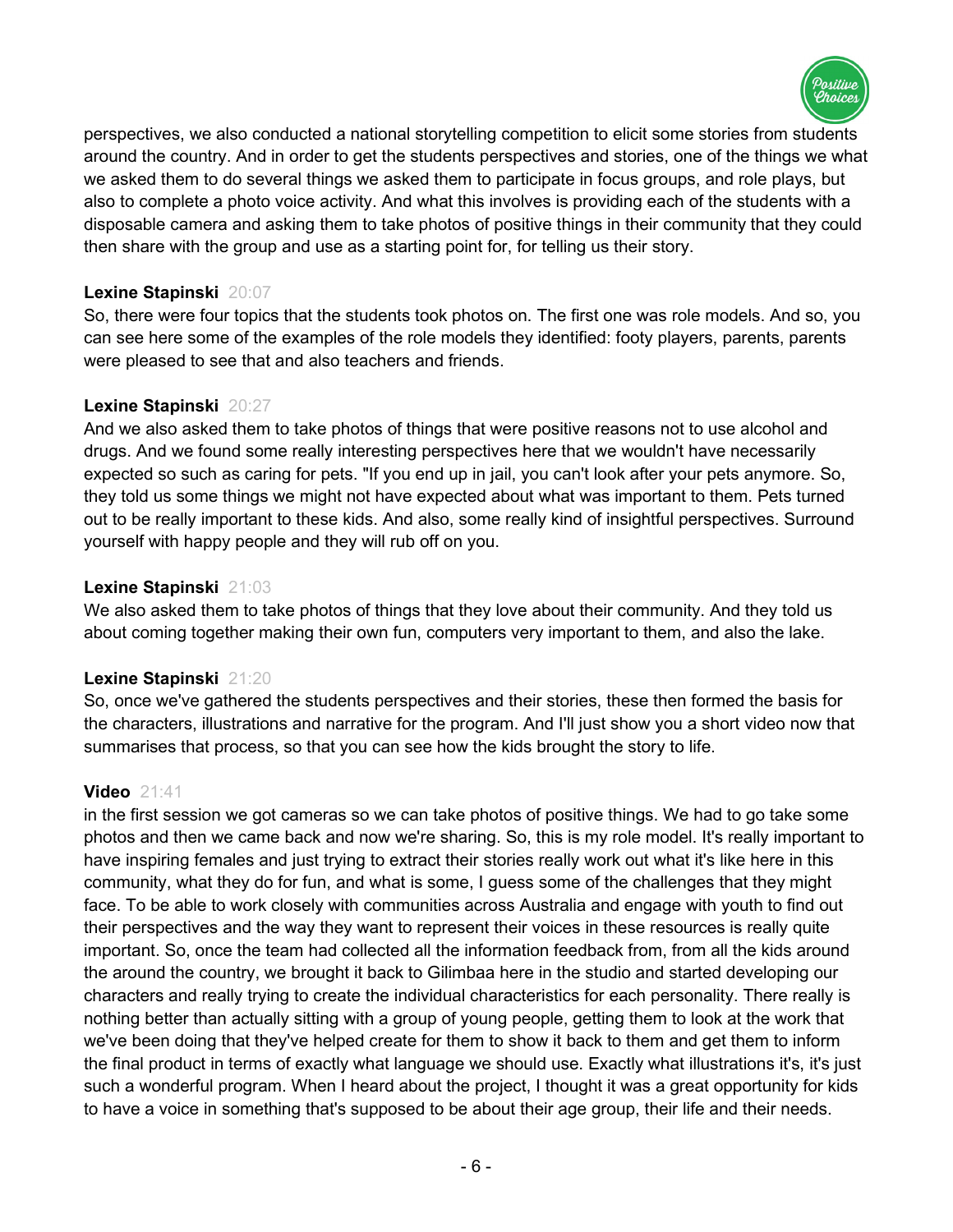

That name needs to change... (background voices).... and that sense of ownership on a project, I'm really excited to see the looks on their face when they can identify parts of their stories in the platform. Sort of gives you something to strive towards. It's about making this information accessible and engaging so that our youth can make informed strong and deadly decisions about their future.

## **Lexine Stapinski** 23:58

After all of that process with the students and the designers had taken place, their products that we ended up with was six episodes which are approximately 15 to 20 minutes long, and they examine different issues that people, young people, deal with. So including in the first lesson, psychological distress, facts about alcohol and tobacco, later lessons looking at substance resistance strategies, how to deal with peer pressure, the short and long term consequences of substance use, how to deal with other people's substance use and alternative, alternatives to drug and alcohol use. So, all of the core messages are delivered via this storyline, which is based on the lives of a group of year seven year eight students.

## **Lexine Stapinski** 24:55

And to cater for differing literacy levels as well as providing the capacity for translation into language the entire program was, the entire storyline was audio narrated. And one of the fantastic things that we were able to achieve was have the students themselves narrate the characters for the for the program, which they were really, really excited to be involved with.

## **Lexine Stapinski** 25:24

So, all of the illustrated stories are available via an online platform so that teachers and students can access it easily. And there's also along with the stories, there's student summaries, teacher summaries for each lesson, as well as a selection of optional interactive class activities that reinforce the key messages that are in each lesson. So, students will select maybe one or two activities depending on time, out the selection of 6, that they can complete with their class after the class have completed the online story.

## **Lexine Stapinski** 26:07

So, what I want to just do now is try to show you another quick video and this is just to give you an example of the story of the of the story lines that the kids would be watching through across the six episodes.

# **Video** 26:26

You guys want one? No, I'm good. I've got a sore throat. No Harry smoking's so gross! It makes your hair stink. Not right now gotta talk with my mum. Smoking's really bad for you. Plus, it's so expensive.

## **Video** 26:46

Whatever. Let's go Harry. Trisha, how do you deal with these guys they're always trying to get us to drink and smoke. Yeah, I'm amazed that you're not smoking and drinking Trisha! You've got to find different ways to say no. I mean, what you guys said to Harry and Dazza before is pretty much what I do. Like me saying that my throat hurts. Yeah, exactly. giving an excuse is one way. Or if you're feeling confident, you can say no and explain why. So, I could say I don't want to smoke because it's not good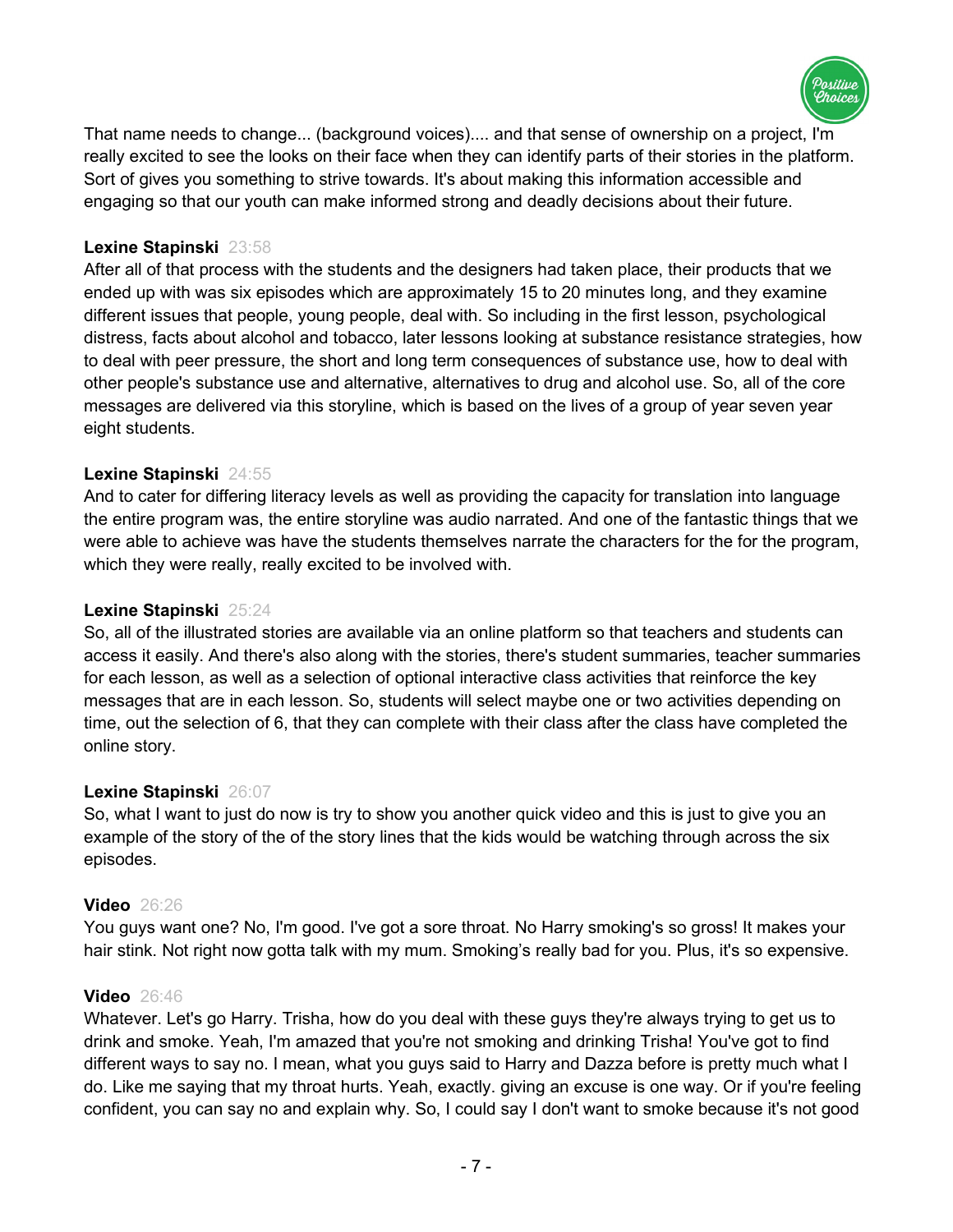

for playing footy I get out of breath real quick. Or like I think smoking is disgusting and gross. So that's why I said no. Yeah, and I said no, because it's bad for your health and a waste of money. Exactly. And then you can always walk away like Amy did if you don't feel comfortable. But there's also days where I feel pressure to say yes, that's when I avoid hanging out with them and hang out with other mates instead.

## **Lexine Stapinski** 27:55

Okay, so once we developed the program, what we did then was we took it back to the students. As you saw a little bit in the video, we took the program the draft program back to the students, and to get their feedback. So, to get their feedback about what they liked, what they didn't like, and what really needed to be changed. That was the students that gave feedback, but also the teachers as well. And we also, again for an expert advisory group to give us some expert opinions on the program and what needed to be changed.

## **Lexine Stapinski** 28:27

And we received some really positive feedback from the students on the backgrounds and the scenarios. They told us that the storylines were realistic and that they could relate to them. The language was genuinely well received although we did have to make some changes as I think you saw in the video. They're saying, No, you can't say that that's just wrong. In which case, they're like okay, good call we'll change it. And then there were some other suggestions around you know, shortening some parts of the scenario being a bit more concise but in general, particularly the teachers also commented that their format was really practical and would suit their needs. So, you can see here just a quote from a teacher saying, as a teacher, having something where you don't have to do a lot of practice yourself is always good. The kids can log on to the lessons at their own pace.

## **Lexine Stapinski** 29:18

So that was our initial feedback. But what we did next was actually conducted a pilot trial of the program to look at the benefits in the four schools that we developed it with. So, I'm going to pass over to Kylie. Now he's going to tell you about the results of that pilot trial.

# **Kylie Routledge** 29:53

Thanks Lexine. I'd also like to acknowledge the traditional owners of country throughout Australia and recognise their continuing connection to land, waters and culture. And I'd like to pay my respects to elder's past, present and emerging and any Aboriginal and Torres Strait Islander people here today. So, as Lexine mentioned, I'm going to take you through the pilot trial, which was run in term three in 2019 with four schools. So, there were two public schools in regional New South Wales, and two independent schools in Metro Queensland. Year seven and eight students completed the lessons over a period of about six weeks in their classes, and they did surveys about alcohol, tobacco, cannabis and wellbeing before and after the program.

# **Kylie Routledge** 30:43

So, with this pilot, there are a few different things that we were trying to test, and I'll talk about a bit more about each of these things on the following slides. But to give you an overview, the first thing we want to know about the program of course, is does it work? That is does it improve student's knowledge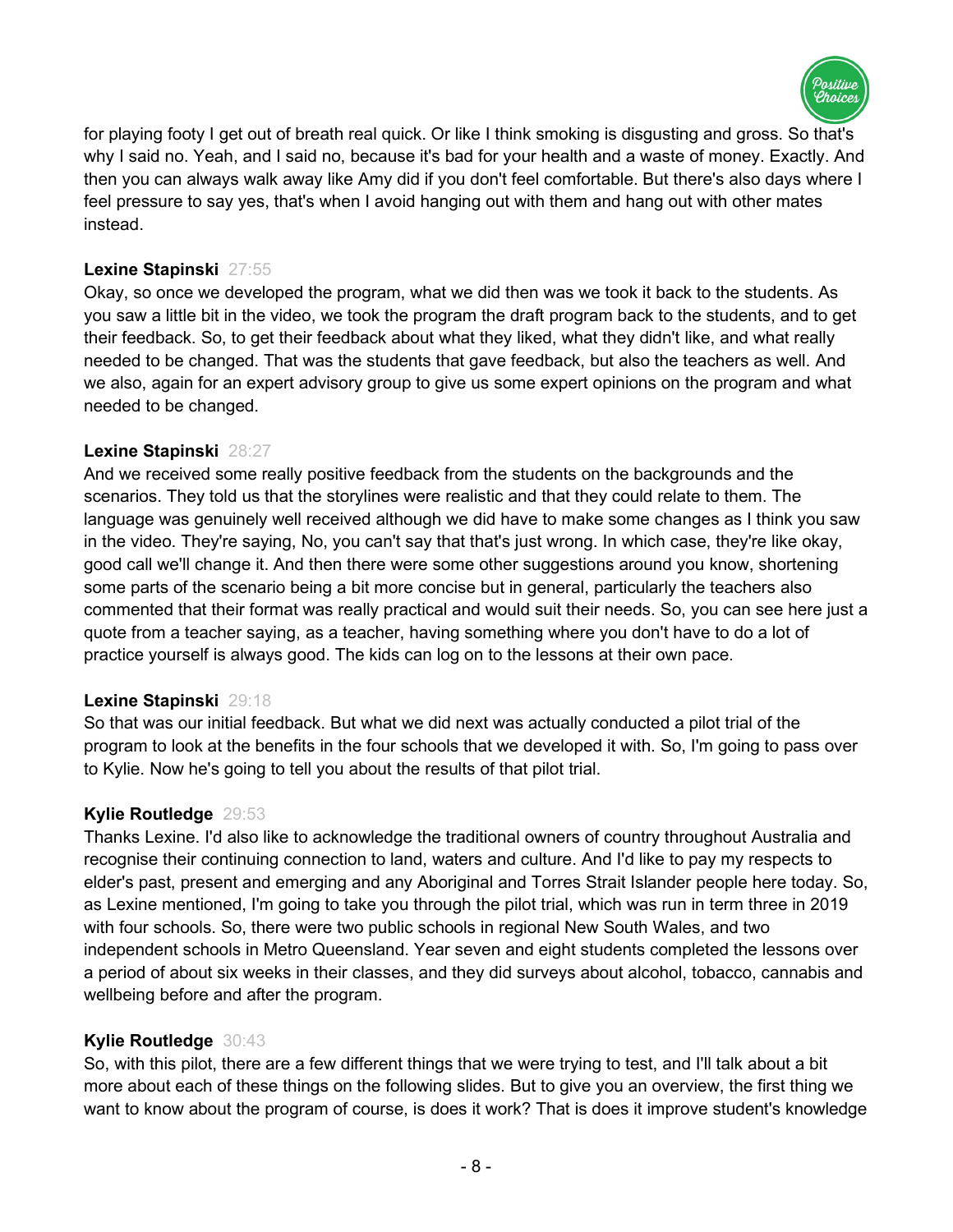

about alcohol and drugs and prevent alcohol and drug use. The second thing we want to know is whether it changes wellbeing. So, something Lexine mentioned was that psychological distress was something that came up as important in the course of developing Strong and Deadly Futures. So, we built in lessons relating to dealing with stress and decision making. So apart from the alcohol and drug changes that we're hoping for, we're also hoping for improvements in wellbeing. The final thing that we wanted to find out from the pilot was how to staff and students feel about it. Did they like it? Did they find it easy to implement? And is it a program that could run in other schools?

# **Kylie Routledge** 31:41

So, let's look at those things a little more closely. The first thing I mentioned was the alcohol and drug results and there are a few things that we need to understand about these before looking at the findings. We asked questions about a few different things. So, the first is alcohol, tobacco and cannabis knowledge. These are questions testing factual knowledge about ways to stay safe. So, things like how many standard drinks are in a bottle of wine or beer, what the law recommends, guidelines for young people, whether smoking in the same room as someone else affects them, things like that. There are also questions about whether they've tried alcohol or smoking before, how much and how frequently. So, for the pilot, we only actually expect to see changes in knowledge. The reason is that it's a prevention program. So, it's deliberately aimed at students young enough that the majority of them won't have tried alcohol or smoking yet. And that was backed up by the results, so only about 10% said that they'd had a full standard drink before. Only about 5% had ever tried a cigarette and about 2% had tried cannabis. So, we would expect to see the impact of the program on preventing use of these substances in one to two years time. Around that year 9/10 period when we start to see an increase in experimentation. So, the changes we're hoping to see now are just in, just in changes in knowledge. But hopefully this will equip them over the longer term to stay safe when they're offered substances in future.

# **Kylie Routledge** 33:17

So that was exactly what we did see, for alcohol. There are 11 knowledge questions, so they can get a total of 11 if they get them all right. On average, kids got just around 3.8 out of 11 questions right before the program and that increased to 5.4. After the program. For cigarettes, there are only four questions. So, there was just a small increase there 2.3 to 2.7. And for cannabis, there were eight questions and we saw an increase from 4.1 to 5.1.

# **Kylie Routledge** 33:49

Another area that I said that we were interested in was well being so the way we measured this was using a scale called the K5 scale, and that asks five questions about whether they've been feeling jumpy, nervous, without hope or so sad that they couldn't cheer up, and they rate each one out of five. So, zero means they don't feel that way at all. And five means they feel that way all the time. So, for this one, higher scores are worse, that means they're feeling worse and the maximum score they can get is 25.

# **Kylie Routledge** 34:21

So, the results for this were pretty exciting. The scores dropped from 12.8 to 11.4. Which means they had less psychological distress at the end of the program. And that might not sound like much, but it's a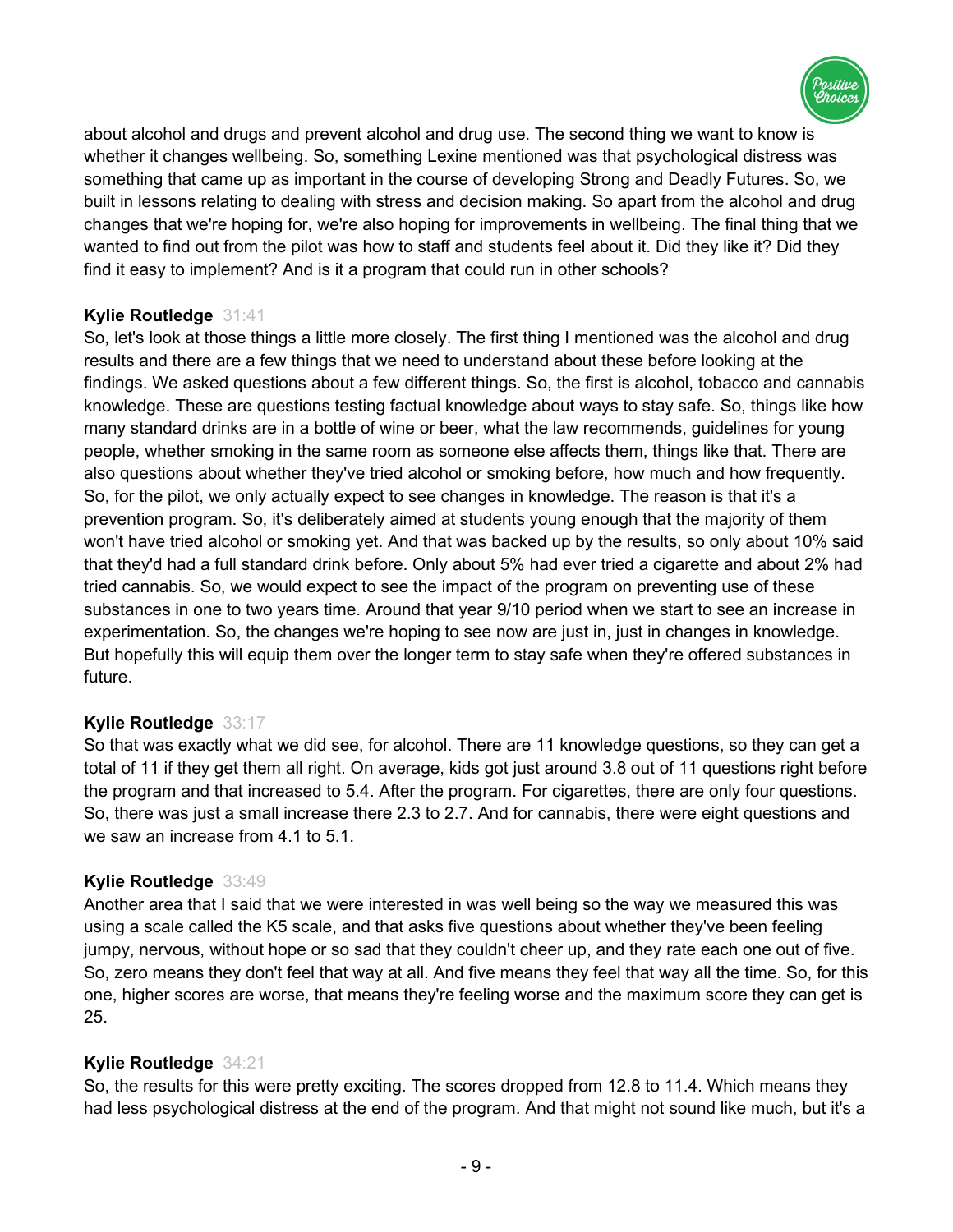

significant finding. And it's the difference between feeling bad some of the time to feeling bad only a little at the time. So, these findings are really going in the right direction.

## **Kylie Routledge** 34:44

The final thing we're interested in for the trial was the student and staff feedback.

## **Kylie Routledge** 34:50

So, this feedback from the students was really positive. Overall, three quarters of the students said they thought it was good or very good. We asked how much they liked the lessons, activities, and feedback and the average for all of those questions was for about 62% for students saying they liked it. We also asked about how helpful they thought the information would be for dealing with peer pressure, stress and drugs and alcohol. And for all of those, about 80% of students thought it would be helpful or very helpful. So, these are some of the comments that we got from the students.

## **Kylie Routledge** 35:29

Teachers were asked a range of questions as well about how they found the program. And again, this was pretty positive. They reported that students were engaged, they found it easy to use. And they liked the cultural content. They also had some constructive suggestions which we're incorporating into the next version of the program.

## **Kylie Routledge** 36:03

So, the next thing that's happening is that we're going to be trialling Strong and Deadly Futures across Australia over the next few years. The co-development process that you heard about earlier is still a really critical component of the program. So, the first thing we'll do is get interest from schools and Aboriginal communities. And we'll work with the community to adapt the program to the local area. Then we'll trial Strong and Deadly Futures in either 2021 or 2023 in high schools to see whether it's effective in achieving those longer-term outcomes. So, if you're interested or you know, anyone that you think might be interested, please get in touch with us. I'll pass back to Lexine now and we can take any questions.

## **Lexine Stapinski** 36:50

Okay, great. Thanks, Kylie. And I think Smriti's probably coming online and gonna ask us some questions.

# **Smriti Nepal** 37:03

That was a very informative session, you guys really give us an insight into the Strong and Deadly Futures program, including the thought process that went inside the development and the evidence that informed the program. So, thank you very much. At this point, I would like to encourage our audience to please add any questions to the Q&A panel at the bottom of your screen. While we wait for questions to come through, I will ask a question that popped into my head. So, could you please tell us if any school can participate in the program?

# **Kylie Routledge** 37:50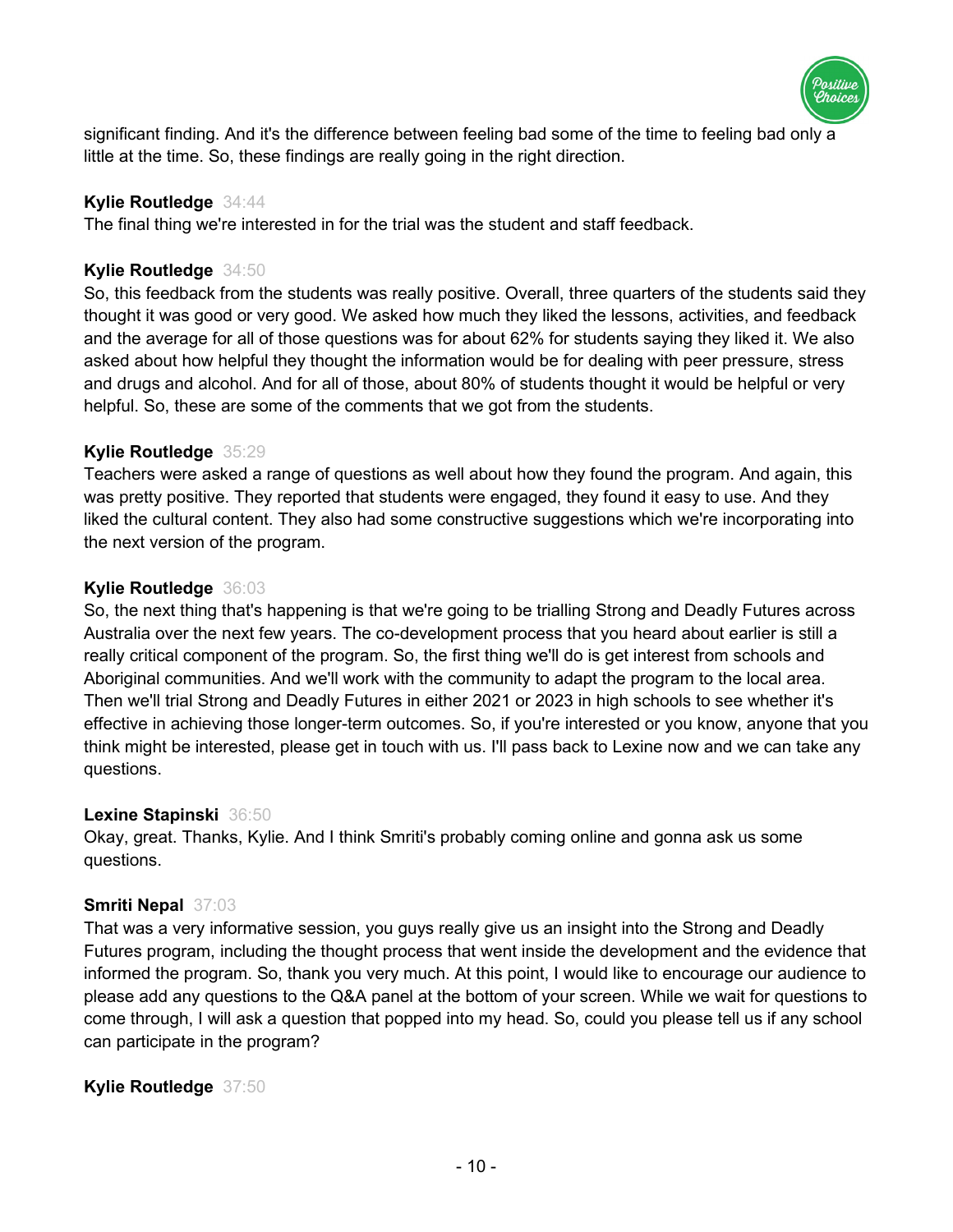

Yes, yes, that's right. Any high school can participate in it. It's free to participate as well and we'll be providing resources to support schools in participating. So, we mentioned the Aboriginal facilitators, they'll be hired part time for each area for the duration of the trial, which is about five years. Their job will be to conduct the consultations with the local community members to get feedback on the program, which we'll use to adapt it to the local areas. They'll also support the teachers and support the schools in implementing the program, which will mean helping out with collecting data and helping students collect surveys, complete surveys, but also helping out with program elements relating to Aboriginal culture. Other support we'll provide includes access to technology, if that's an issue for schools, so we can provide tablets and headphones so kids can access the program. So, there's no real barrier. We're going for schools across Australia. So, it's not you know, restricted regionally or by access to technology or resources.

# **Smriti Nepal** 39:05

Thank you, Kylie. Um, another question that has come through is when would the trial start if a school is interested?

## **Kylie Routledge** 39:17

That's a good question. Because if it's going over five years, if the school wants to participate, the first stage involves, well getting in contact with us so we can organise it. But then we would work with the school to identify a local Aboriginal facilitator. And we'll start on the community consultations. So, what that involves is running sessions with Aboriginal members in the community, both young people and adults, and then we'll collate that feedback and use it to adapt the program. So, we had anticipated that that would happen this year. But because of COVID-19, we've pushed that back a bit. Obviously, it's not safe for us to travel at the moment, it's not safe to do anything within like community sessions at the moment. So, we're anticipating that that would probably take place between November and April next year. But, you know, we're sort of adapting it as we go at the moment. So then, after the community consultation sessions, after we have adapted the program, the schools then implement the program. The way that the trial is set up to run, it's called a randomised control trial. And what that means is that schools, half the schools will be randomly allocated to implement it mid 2021. And half the schools will be randomly allocated to implement it in 2023. There would be no difference in terms of the support that we would offer. You know, every school will have the community consultation sessions, every school will have the facilitator. Every school will have the program adapted to their local area. It's just when they would actually implement it. So, the short answer is anywhere between 2021 and 2023 is when they will implement it.

## **Lexine Stapinski** 41:09

And just to add to that, Kylie, we really want schools to benefit from the program. That's why that's what this project was about. And that's why we developed it. So, so that we can get really good evidence and see the benefits, we need to have this design that Kylie talked about. But after the trial, those schools will have continued access to the program. So, there'll be a way to keep implementing it into the future. And we really hope that schools do that, do implement it into the future as well.

## **Smriti Nepal** 41:43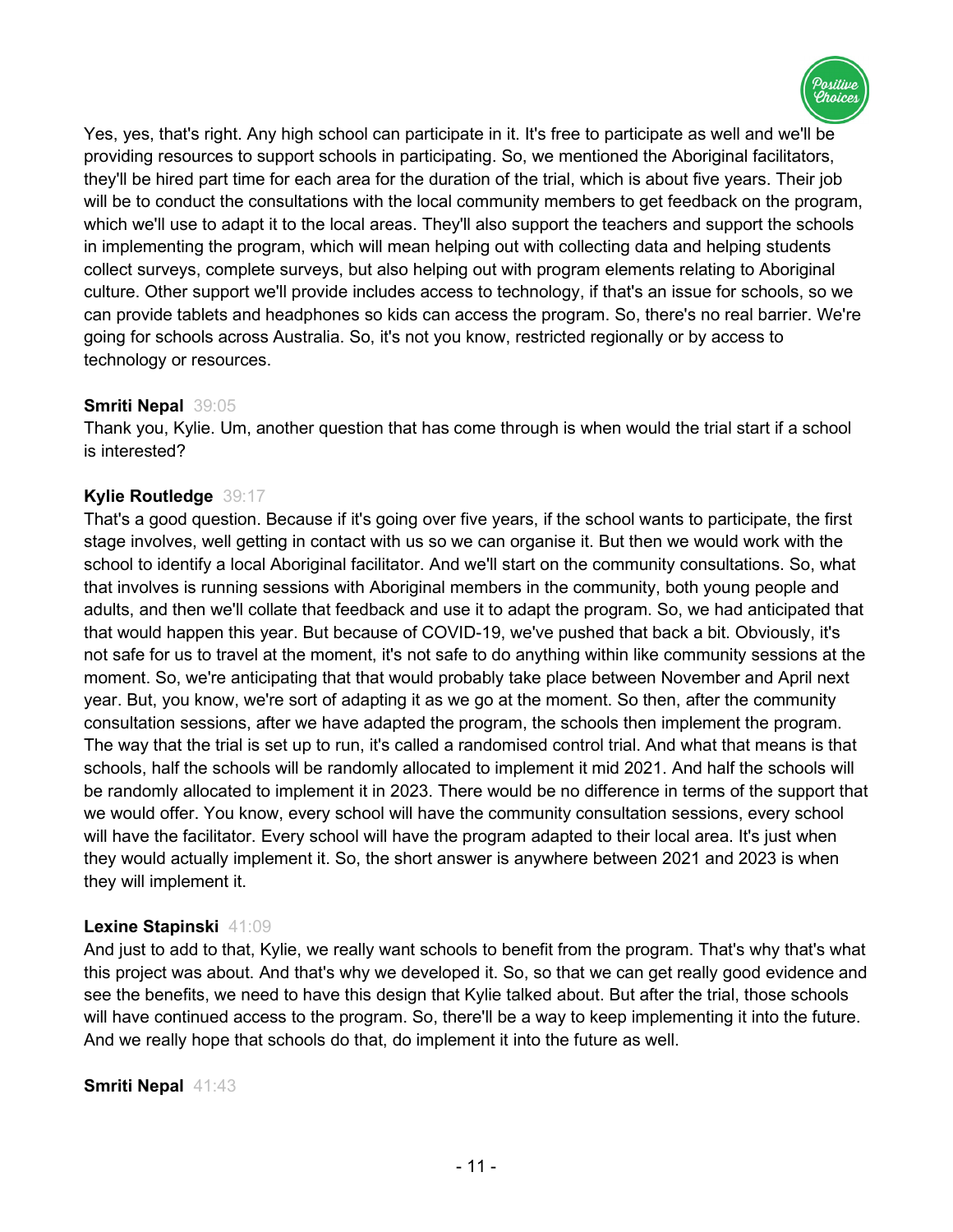

Thank you both. We seem to have a lot of interested candidates here. There are quite a few questions. And the other question is, do the resources have application for higher year levels so the person who's asked a question says they are a school for year 10 to 12 Aboriginal students.

## **Lexine Stapinski** 42:07

Yeah, so what we've so when we're talking about prevention, one of the things we know is that it's really good to get in before young people experience that peak. So, I talked a little bit about there's a peak, and it tends to be around year 9/10, although obviously, it varies from place to place in school to school. So, the idea of going in year seven, year eight, is that you equip the kids with knowledge and skills before they're in that situation where they're exposed. So that's really the focus of our program is that kind of prevention end. There's other programs though, that go in later. And the Climate Schools Program has some programs that go in go in later so in that kind of old age group, but they have a slightly different focus. So currently, our program would be more of a young cohort, but you know, maybe this is being ambitious, you know, but looking to the future, I think it would be a really good thing to be developing something for those old age groups as well. Can I say quickly as well, I just saw a question asking about can you see trialled in WA and we would love schools in WA because we have a number of schools in WA interested. And obviously it makes sense for us to travel to schools within the one area to do the consultation. So yeah, schools in WA would be fantastic, wouldn't they Kylie.

## **Kylie Routledge** 43:33

They really would. And another thing, in addition to that, is that we're quite flexible with the local Aboriginal facilitators. So, I was talking to a school WA yesterday, and they said, you know, there's another school in our area, and then potentially we can have one facilitator that that works with both schools. So that's also a benefit if they're in the same area.

## **Smriti Nepal** 44:03

Thank you, Lexine and Kylie. The other question is, can the program be trialed with year seven/eight students at an alternative education program run at the youth centre these students are sent there from the local high school.

## **Lexine Stapinski** 44:24

Yeah, I think we obviously want to involve as many schools and organisations that are interested to be involved. In this case, I would say come and talk to us, or email us to set up a time to talk with us since it sort of depends on you know, the number of students, their relationship with the school so it'd be good for us to have a chat and see what might be possible. If nothing else, you might your organisation might be able to facilitate the links with the local school, so perhaps acting as that local Aboriginal facilitator role. So yes, I can't give a clear-cut answer. Without knowing more, but just to just anyone who's interested to have a chat with us.

# **Smriti Nepal** 45:09

Is there any scope for this program to be adapted in such a way that other drugs can be included in the program?

## **Lexine Stapinski** 45:18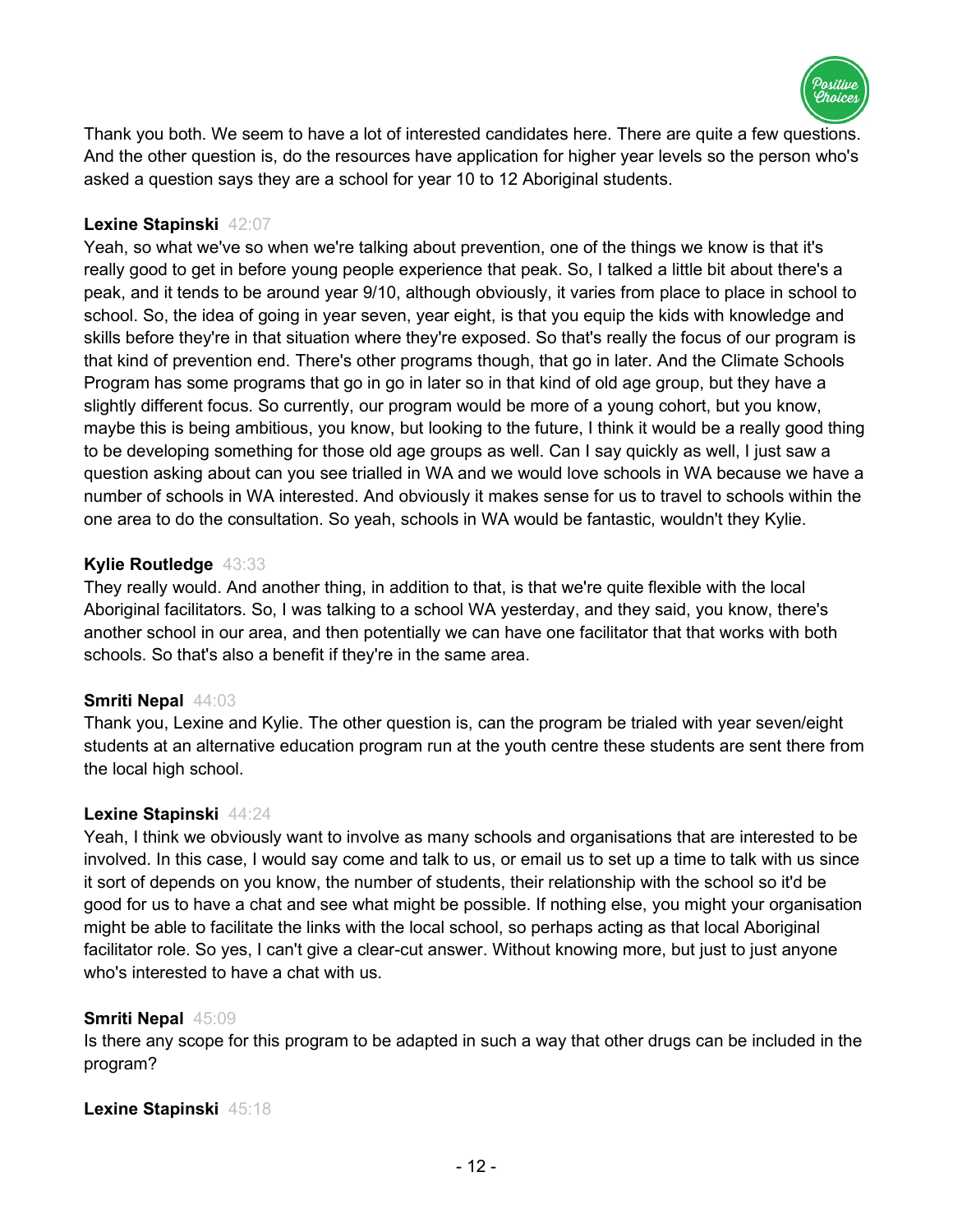

Yes, so. Currently included, was sorry, alcohol, tobacco, a really strong focus knowing that those are the most commonly used substances in Aboriginal youth in this age group. Cannabis is also there a little bit but it's mostly talking about, because of the age of the group it's about an older sibling and kind of understanding their consequences and how they can help that older sibling so those are the substances that are currently covered, some of the skills will be kind of applicable. So, say the drug refusal skills, for example, are applicable across substances. So, if you're learning them for tobacco, they sort of apply across. But we do acknowledge that maybe in the local adaptation program or process, some of the communities might say to us in this community, there's this other substance that's you haven't currently covered. But that is really important for us. And we would absolutely take that, that feedback on board and that consideration. So, the adaptation will be a, an adaptation to the community. It could be, you know, the illustrations, the stories will change, somewhat depending on the community's needs. So, yes, that would be a possibility that we would talk about if that that came up for a community.

## **Lexine Stapinski** 46:40

Do you want to add anything to that, Kylie?

#### **Kylie Routledge** 46:43

No, no, I think that's really, yeah, that's good.

#### **Smriti Nepal** 46:50

These the next two questions, they're very similar. So, I'm going to ask you one question. How Are you going to? Or is there a possibility for the program to reach out to kids who are not engaged with schools?

#### **Lexine Stapinski** 47:09

Yeah. That's a really tough one. And I guess one thing to say is that our program, I mean, I talked before about school engagement being an important protective factor for young people. Now, our program, it's out of scope for our program to be a school retention program. There's a number of programs particularly, you know, some states are really struggling in this, I think, NT, particularly strong having a lot of programs that are really focused on school retention, and that's not what this program is. Having said that, what we know from the Climate Schools results, so the program that we're adapting culturally adapting, or using as a basis for cultural adaptation. That program actually helped to increase sorry to reduce truancy among students. So, whilst we, it's out of scope to use the program, I guess to pull students in who aren't currently attending school, one of the outcomes that we hope for is that it helps to retain students that are going to school. But yes, I acknowledge that that, that school retention and engaging students that aren't engaged in school is also another really important priority and not one that we're addressing with this program.

## **Smriti Nepal** 48:30

We just have time for a couple of more questions. So, the next question is: do the facilitators need to have a special skill set for to run this program?

**Lexine Stapinski** 48:43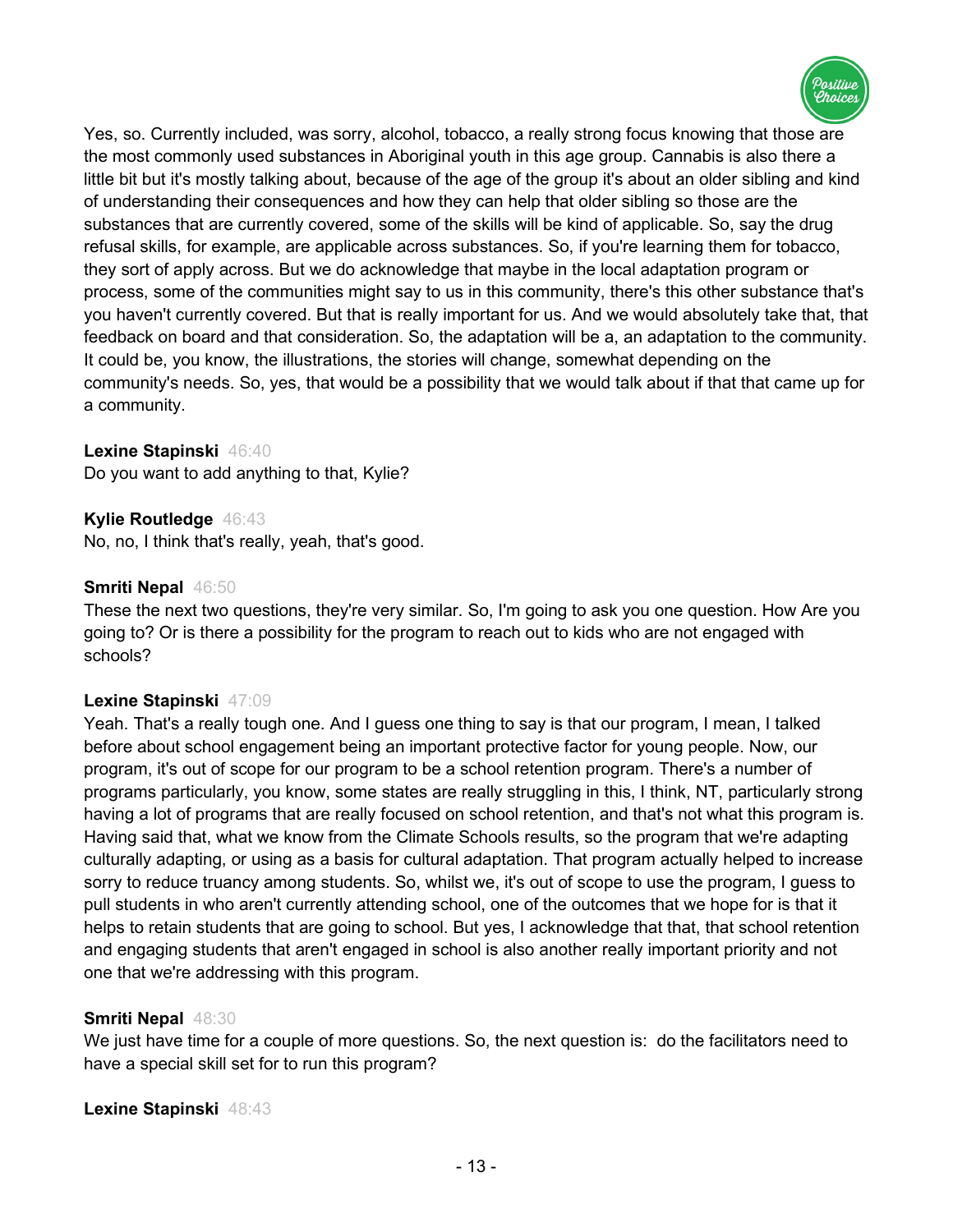

Want to take that one Kylie?

# **Kylie Routledge** 48:45

Yeah, sure. No, no, there's no special skill set required for the Aboriginal facilitators, if that's what you're referring to. We'll be training them and offering ongoing support in how to conduct the community sessions, where we will do workshops with the school and facilitators before the trial, before the program is implemented in schools just to make sure it will run smoothly. The actual program itself is very simple to use. Like there are, I think like Lexine mentioned the students summaries the teachers summaries and activity options. So, for the teachers as well, it's very easy to implement. So no, there's no required skill set.

# **Lexine Stapinski** 49:34

Just to add that, of course, all our facilitators will have to go, undergo a working with children check. So yeah, that's, I guess that's the only skill set just to make sure that they're safe to work with children but yeah.

# **Smriti Nepal** 49:49

And how much time should be allocated for students to complete the program?

## **Lexine Stapinski** 49:56

I wonder if that's per lesson, Kylie.

# **Kylie Routledge** 49:59

Well Yeah, the lessons are about 45 to 50 minutes long. But they're quite flexible because all the activities are optional. So, you can choose which activities suit your class best what you have time for. There are six different lessons. And we recommend doing one a week. So, for the whole program to run, it takes six, let's just say roughly six one-hour lessons across six weeks. But within that there's a fair bit of flexibility.

# **Lexine Stapinski** 50:35

And then cartoons themselves. As Kylie said, you've got flexibility on the optional exercises that the cartoons themselves take about 10 to 20 minutes, probably 20 minutes is generous, but that's allowing some kids to maybe go through a bit slower. And the program is definitely able to be used with non-Indigenous students, I'm just sneakily trying to enter as many questions as possible Smriti. So, as we said, we developed it, we would our consultations really gave us the information that we should develop it for a mixed classroom. And so, all of the testing so far has been in a mixed classroom. So, the feedback that Kylie presented was from non-Indigenous and Aboriginal students, a mix, and the non-Indigenous students. Some of the qualitative feedback actually that we got indicated that they really appreciated learning about Aboriginal cultural strengths. They didn't find that odd that that was in the program, that was they found it actually benefits to have that in the program.

## **Smriti Nepal** 51:45

Right. And would you like to answer the question about whether it's only for public schools?